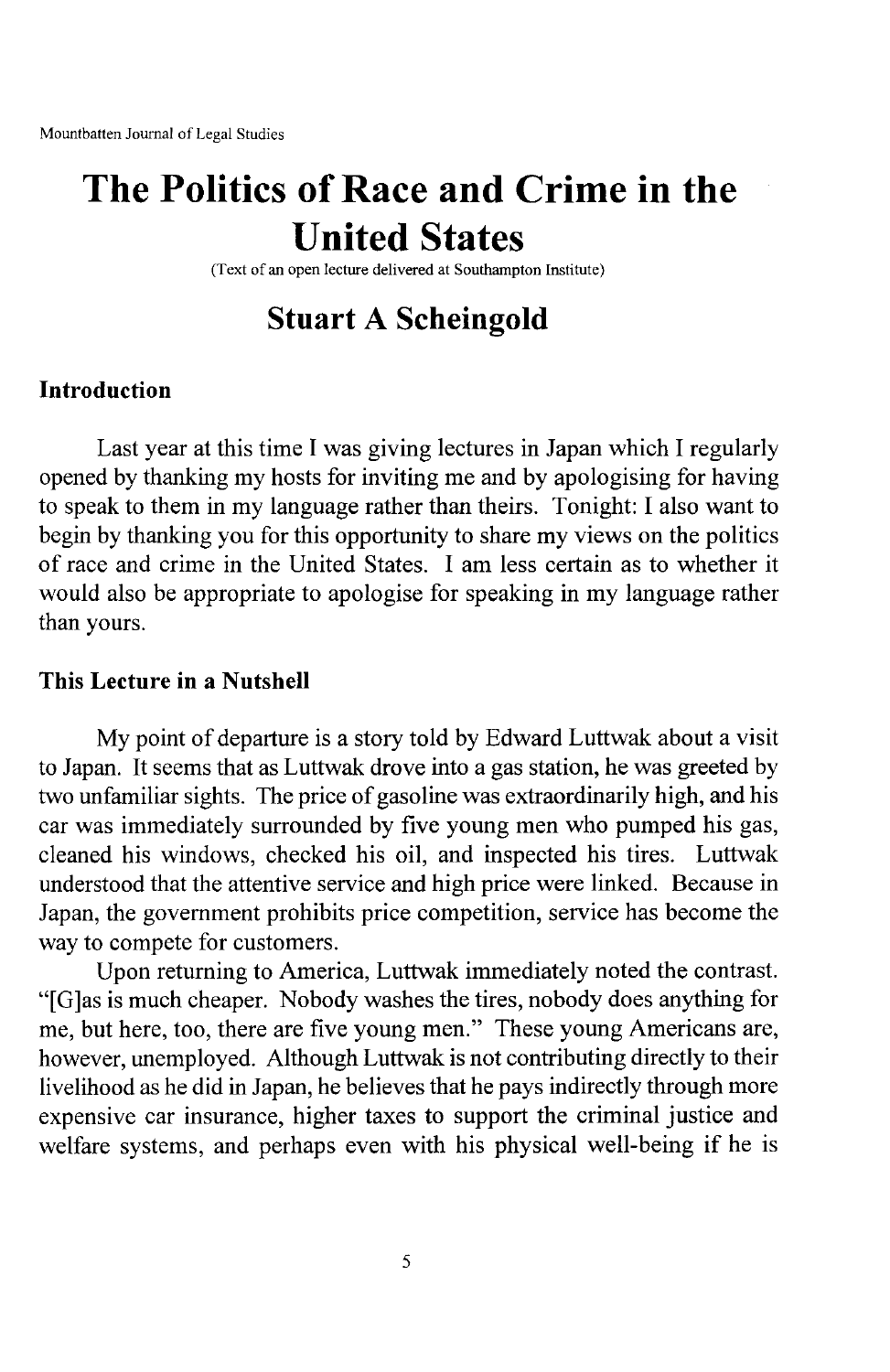mugged or burglarized.<sup>1</sup>

Clearly, Luttwak's message is that crime is to a significant extent about jobs and thus the appropriate policy response should be to provide more jobs with a living wage. These jobs could be financed by drawing upon the funds now being used for incarceration and various kinds of personal security measures. Of course, the current arrangements have social and emotional, as well as monetary, costs.

As I see things, however, and as I shall argue tonight, Luttwak's message would fall largely on deaf ears in the United States, because these days Americans are less interested in preventing crime than in punishing criminals - especially if those criminals are black. We are locking up ever larger proportions of our population, and African-Americans, in particular, are bearing the brunt of this punitive binge. By way of example, consider the following:

- Between 1971 and 1991, the rate of incarceration has increased from 95 to 310 per 100,000 of population.<sup>2</sup> This rate is rivalled only by South Africa at the height of its repression. $3$
- Since that time a number of policies have been introduced to lock-up offenders for longer ("hard time for hard crime")<sup>4</sup> or for life ("3 strikes and you're out" for habitual offenders<sup>5</sup> and "sex predator legislation" for violent sex offenders<sup>6</sup>).
- Prison conditions are becoming increasingly harsh including the return of chain gangs.<sup>7</sup>

- $\overline{a}$ *Seattle Times,* 28 January 1995, p A-10
- $\overline{\mathbf{5}}$ *New York Times,* 23 March 1995, p A-I

 $\mathbf{I}$ R Blackwell, A Dunlap, G Gilder, E Luttwak, R Reich, P Tough, "Does America Still Work? On the Turbulent Energies of the New Capitalism", *Harper's Magazine*, May 1996, p45

 $\overline{2}$ *Sourcebook ofCriminal Justice Statistics,* 1992, p 608

 $\overline{\mathbf{3}}$ *Time,* 7 February 1994, p 58

<sup>6</sup> SA Scheingold, T Olson and J Pershing, "Sexual Violence, Victim Advocacy, and Republican Criminology: Washington State's Community Protection Act" *Law and Society Review, 1994,* pp 729-763

 $\overline{1}$ *New York Times,* 21 November 1995, p A-8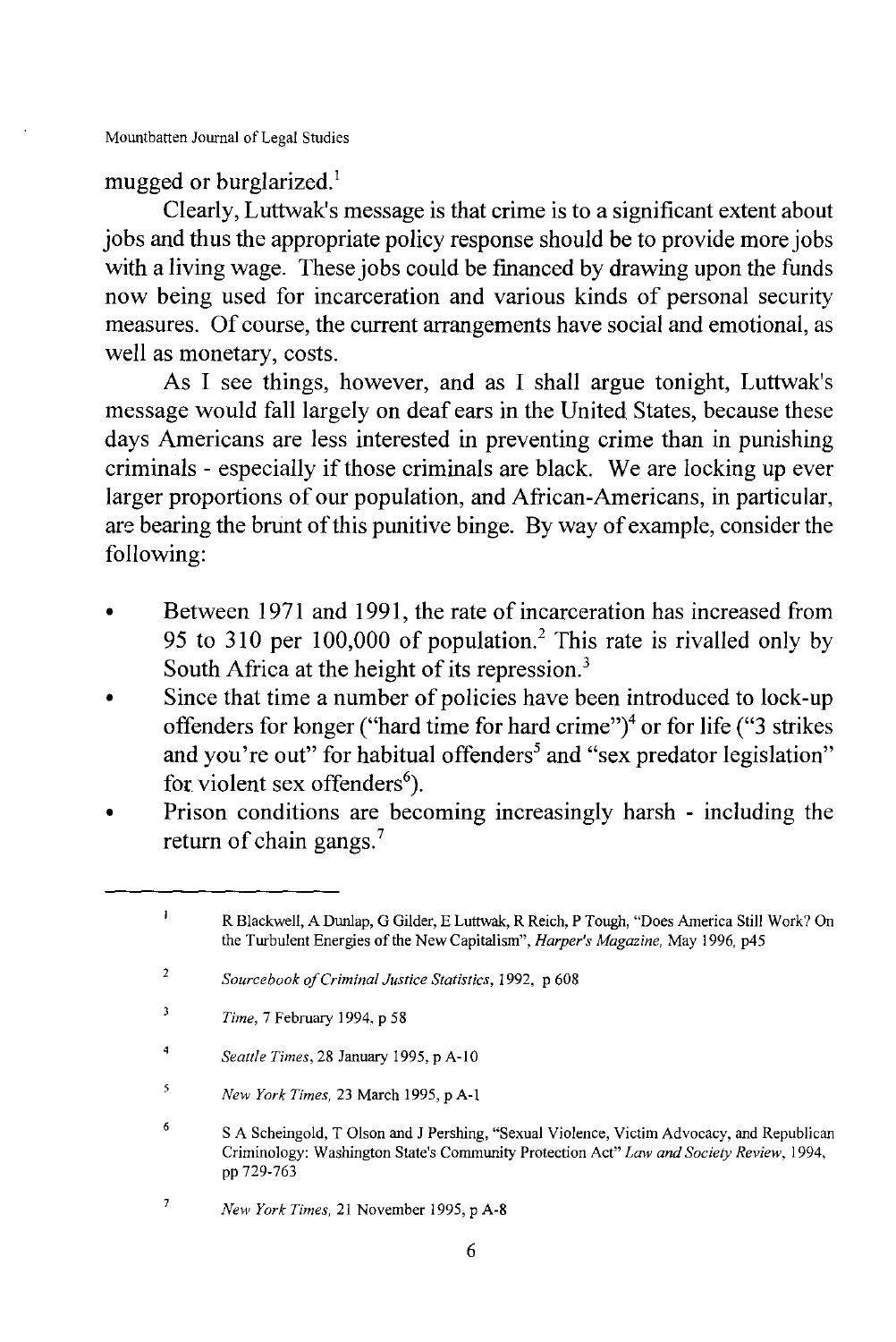- In 1995 for the first time California planned to spend more money on prisons than on higher education.<sup>8</sup>
- Studies indicate that blacks are locked up in much greater proportions than whites and, more specifically, that anywhere from 25 to more than 50 % of black males between ages of 18 and 35 are under control of the criminal justice system - whether as prisoners or on probation or parole.<sup>9</sup>
- Finally the so-called war on drugs is contributing both to racial disproportionality and to the increasing incarceration of non-violent offenders. Note that under federal law the possession of crack-cocaine, the cheap drug of choice among minorities, is punished much more harshly than the expensive powdered cocaine favoured in the upper echelons of the society: "[O]ne gram of crack is treated as equivalent of 100 grams of powder." $^{10}$

To explain why this is happening, I want to redirect attention from the rate of crime and victimisation. If crime were driving punitive policies and inclinations, the Luttwak insight would have a greater chance of breaking through. I will argue instead that at the heart of the matter is a profound social malaise rooted in a sense of loss - loss of the American dream by which we define our individual and collective identities. This loss, I claim, leaves us bereft and adrift, and punishing criminals, in particular black criminals, offers illusory solace.

#### **Social Malaise**

According to the social scientist Jennifer L Hochschild, the American dream, is about success and in typical American fashion is primarily (although not exclusively) about material success. The three tenets that she

 $\bf 8$ *New York Times,* 12 November 1995, p A-II

 $\mathbf{Q}$ M Tonry *Malign Neglect: Race Crime and Punishment in America,* Oxford University Press, New York, 1995, pp 29-30

<sup>10</sup> *Ibid,* P 188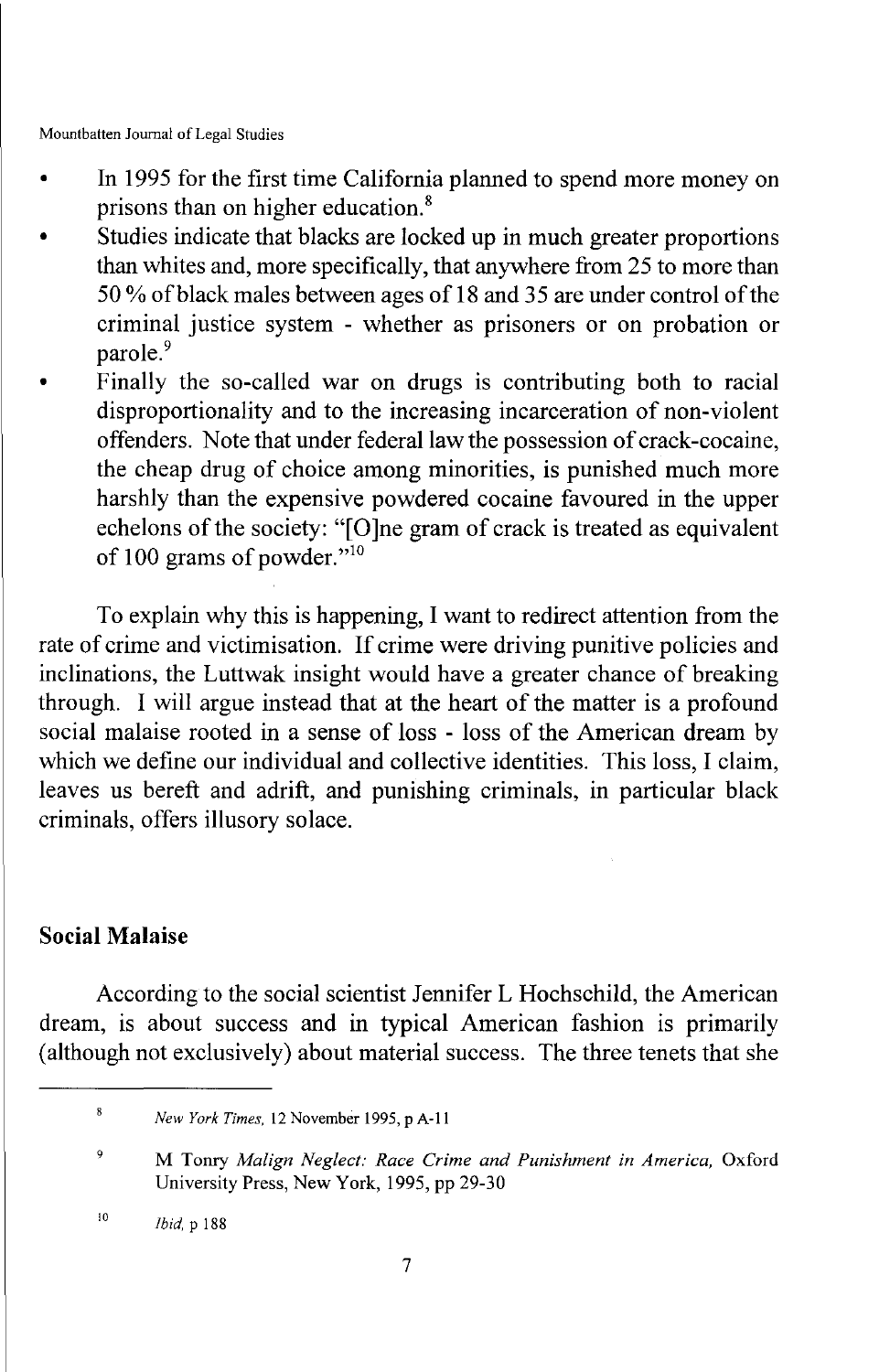#### identifies are:

- 1. Everyone can pursue their dream of success: "In effect, Americans believe that they can create a personal mini-state of nature that will allow them to slough off the past and invent a better future."<sup>11</sup>
- 2. If vigorously and steadfastly pursued it is reasonable to anticipate success. "Reasonable anticipation" is not exactly a guarantee but it does tend to spawn a sense of entitlement for oneself and one's children - providing diligent pursuit. $^{12}$
- 3. The pursuit of success is intimately associated with virtue: "virtue leads to success, success makes a person virtuous, success indicates virtue... apparent success is not real success unless one is virtuous. $13$

From this starting point, one may readily infer the impact of "the end of affluence"<sup>14</sup> that Americans now are experiencing.

- 1. The sense of loss that comes with a belief that the American dream is no longer within reach is profound, transcends material deprivation and entails a loss of meaning and identity.
- 2. "As resources become tighter or success is more narrowly defined, Americans are likely to shift their understanding of success from absolute to relative to competitive.<sup> $15$ </sup> Thus the struggle for success is transformed into a zero-sum game - the success of others is experienced as a failure for oneself
- 3. The failure to succeed is of course unbearable in so far as it connotes a loss of personal virtue.

<sup>11</sup> *Facing Up to the American Dream: Race, Class and the Soul ofthe Nation,* Princeton, 1995, p 19

 $\overline{12}$ *Ibid*

<sup>13</sup> *Ibidp 23*

<sup>14</sup> J G Madrick, *The End ofAffluence: The Causes and Consequences ofAmerica's Economic Dilemma,* Random House, New York, 1995

<sup>15</sup> *Facing Up to the American Dream,* p28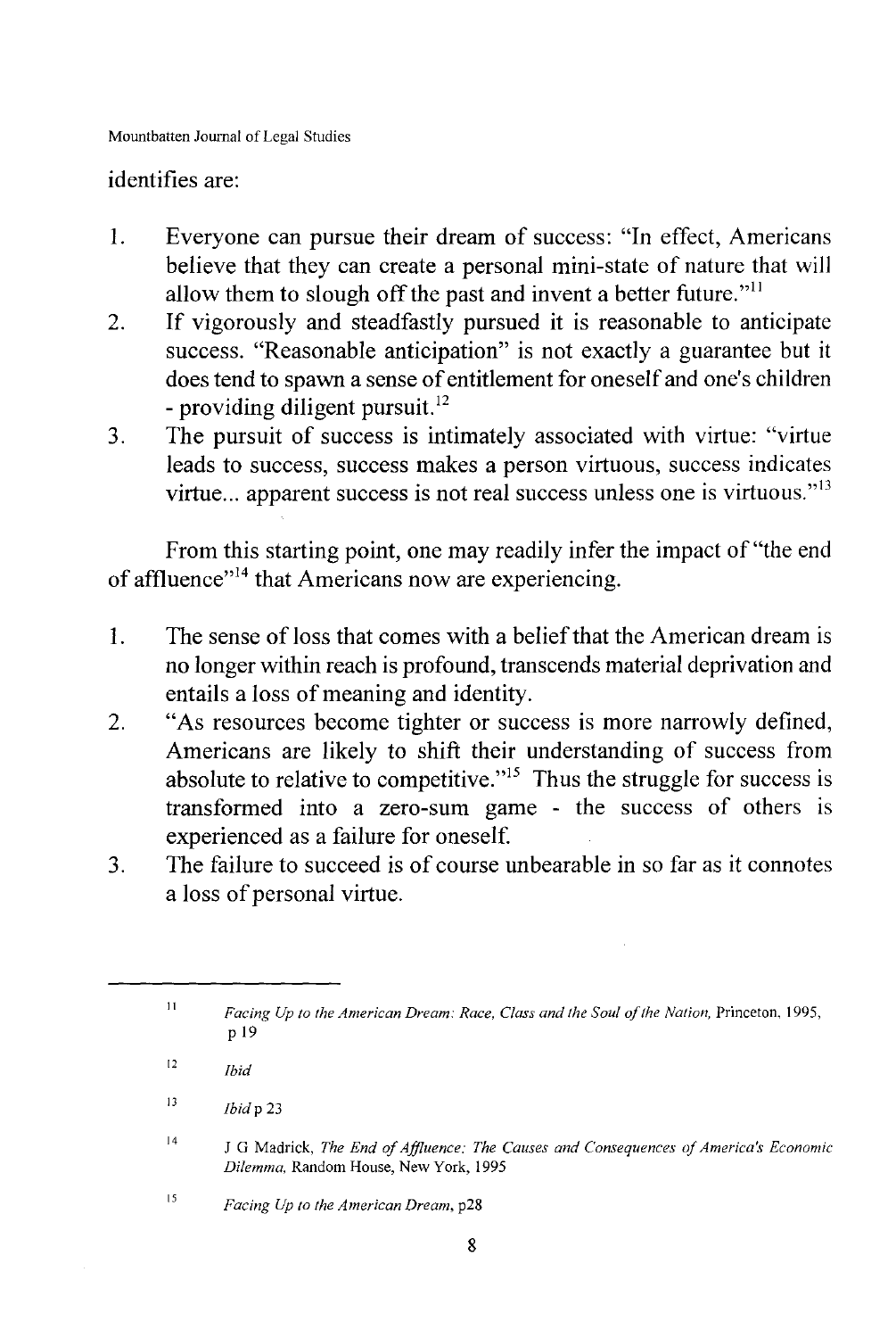I will argue that this unbearable loss is directly linked to the way in which Americans these days privilege punishment over prevention.

### **The Lure of Punishment**

Just what are the attractions of punishment? Perhaps we can sneak up on the question by reflection on its powerful cultural resonance. In the US (and perhaps in the UK as well) it seems altogether fair to say that culturally speaking the problem is not too much crime but too little. Even though crime exists - and exists in, what the public chooses to think of as, epidemic proportions - we still feel compelled to invent it. That is, we have a seemingly insatiable appetite for crime: witness and coverage of crime by the media - electronic and print, providing news and entertainment. In a telling Doonesbury cartoon, one of the characters looks forward with great anticipation to the conclusion of a crime drama: "Here comes my favourite art, just deserts." He is, however, terribly frustrated when the defendant escapes on a technicality.

In this cartoon, Gary Trudeau takes some permissible liberties with the concept of just deserts. It has less to do in American culture with the balanced sense of justice that just deserts theorists like Andrew von Hirsch have in mind and more to do with cracking down hard on criminals.<sup>16</sup> But how are we to explain the cultural resonance of punishment?

At the heart of the matter, as I see it, is the "myth of crime and punishment" - a simple morality play that dramatises the conflict between good and evil.<sup>17</sup> Because of bad people, this is a dangerous and violent world. The myth helps us make sense of this precarious situation by signalling the dangers of, and revealing the solutions to, the problems posed by street crime. We learn how to identify criminals, who are portrayed as predatory strangers. We are led to think of them as persons fundamentally different in character (and appearance) from law-abiding members of society: street criminals are unknown predators awaiting their opportunity to attack

<sup>16</sup> A von Hirsh *Past or Future Crimes: Deservedness and Dangerousness in the Sentencing of Criminals,* Rutgers University Press, New Brunswick, 1987

<sup>17</sup>

SA Scheingold, *The Politics ofLaw and Order: Street Crime and Public Policy,* Longman, New York, 1984, pp 66-64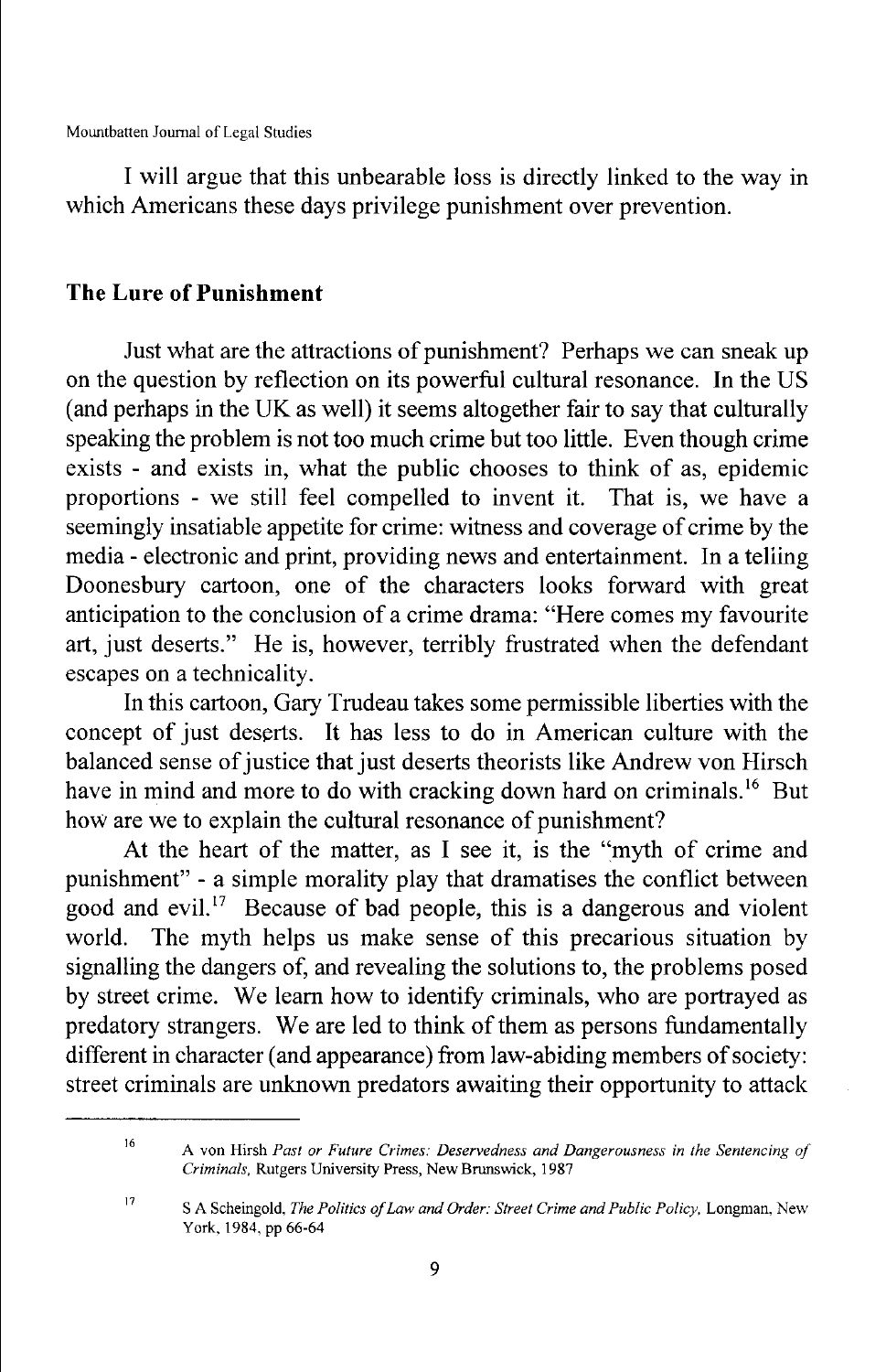persons and property. This frightening image triggers a second and more reassuring feature of the myth of crime and punishment: the idea that the morally justified and practically effective response to street crime is punishment. The moral case can be found among other places, in the Old Testament with its prescription of an eye-for-an-eye. In more practical terms, punishment is defended as a realistic way to deter some criminals and keep others behind prison walls.

But what really matters here is the emotional appeal of all of this. In times of seemingly insoluble problems that appear to multiply endlessly, it is not surprising that childish fantasies of cops and robbers are irresistibly diverting. **In** short, we take refuge from the complexity and frustration of contemporary life in the simple, liberating truths of crime and punishment.

*Politicians* understandably capitalize on these elemental emotions in their never ending search for campaign issues. Valence issues, like anticommunism for example, are particularly attractive in that they unite sizable majorities. The only challenge with respect to valence issues is to present them in ways that work for you and against your opponent.

- **• In** national politics, especially presidential politics, street crime has been a valence issue - *and more.* Not only is there overwhelming agreement that street crime should be reduced, street crime has the added attraction of arousing strong emotions and of capturing the public's imagination. Street crime is also an issue that is for the public affectively related to some of the deeper anxieties that afflict Americans. Street criminals are objectional in their own right, but also serviceable surrogates for displacing other more immediate discontents. Easier, in short, to criminalize the symptoms of poverty, unemployment and homelessness than to struggle against the underlying causes. Finally, street crime is, according to the conventional wisdom, a problem for which there are simple and satisfying remedies. According to deeply ingrained cultural truths, punishment will deter and/or incapacitate criminals. And given the harm that street crime inflicts on others, substantial satisfaction can be derived from the suffering punishment imposes on the perpetrators.
- What this suggests, of course, is that street crime is a valence issue only so long as it is dealt with in punitive ways - only so long as we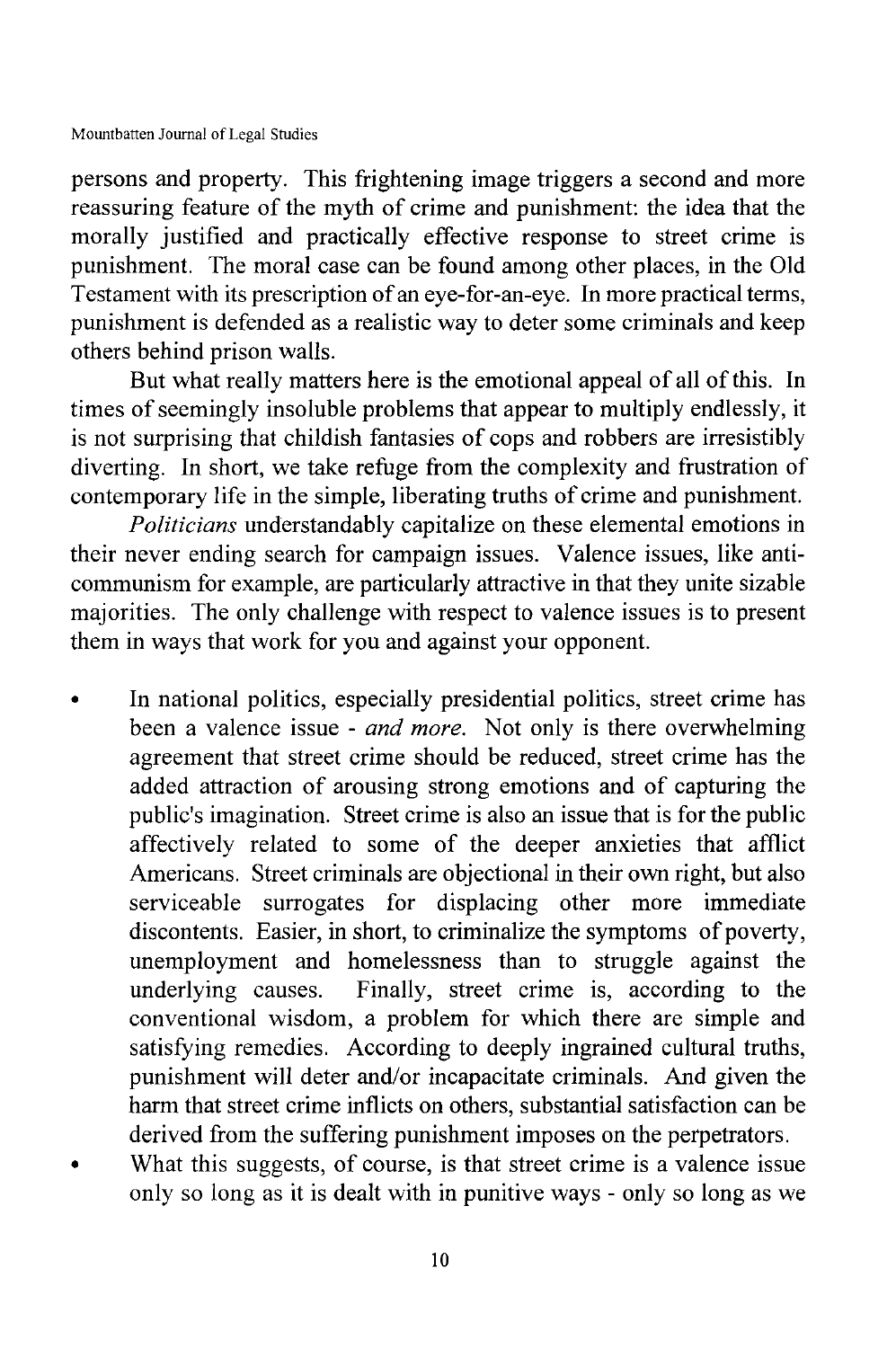continue to believe that there are readily identifiable culprits who will somehow be prevented from committing crimes if we simply crack down hard enough. The call for punishment is so much more satisfying and reassuring than messages which locate the responsibility in the society and suggest we are all in some measure responsible for the problem. To think in these latter terms is to acknowledge that street crime, just like the problems which occasion our flight to street crime, is also intractable. Indeed to conceive of street· crime as society's problem leads inevitably to solutions that are likely to be expensive, will take a long time to show results, and may not work. Simply put, the punitive message is something that we want to believe.

*The media* is also implicated in this process although the causal nature of that linkage has not yet been reliably established.<sup>18</sup> Alderman points out the recent increase in the public's concern about crime parallelled "intense media focus" on the issue. <sup>19</sup> He also calls attention to a January 1994 *Los Angeles Times* poll in which almost two-thirds of the respondents attributed their feeling about crime to what they got from the media. Certainly, both the news and entertainment media focus on the atypically horrific street crimes and on the thoroughly odious individuals, frequently black, who commit them.20 The media also nurtures doubts about the criminal justice systemmany of them centring on the ways in which criminals can beat the system. Accordingly, in the media, reform comes to mean making it possible to crack down on criminals. To cap it all off, punitive solutions resonate well with the culture of violence that seems so much a part of the American psyche and

Surette, *Media, Crime and Criminal Justice,* pp 34-37 and 64-65

IS The causal links between media portrayals and public attitudes remain very much in doubt. It does, however, seem reasonable to conclude, as does Surette, that there are indirect if not direct linkages. "The media has been found to be related to particular beliefs about crime but not straightforwardly or universally so. When effects do occur, the most common are increased belief in the prevalence and spread of crime, victimisation, and violence, and cynical distrustful social attitudes... [T]he media's portrayal of crime creates and defines a broad public awareness of crime, but... many other factors, such as social and physical environmental conditions, have more to do with the final shaping of public beliefs" R Surette, *Media, Crime and Criminal Justice,* Brooks Cole, Pacific Grove Calif, 1992, pp 96-97

<sup>19</sup> J 0 Aldennan, Leading the Public: The Media's Focus on Crime Shaped Sentiment, *The Public Perspective* March/April 1994, vol 5, 3, p 26

<sup>20</sup>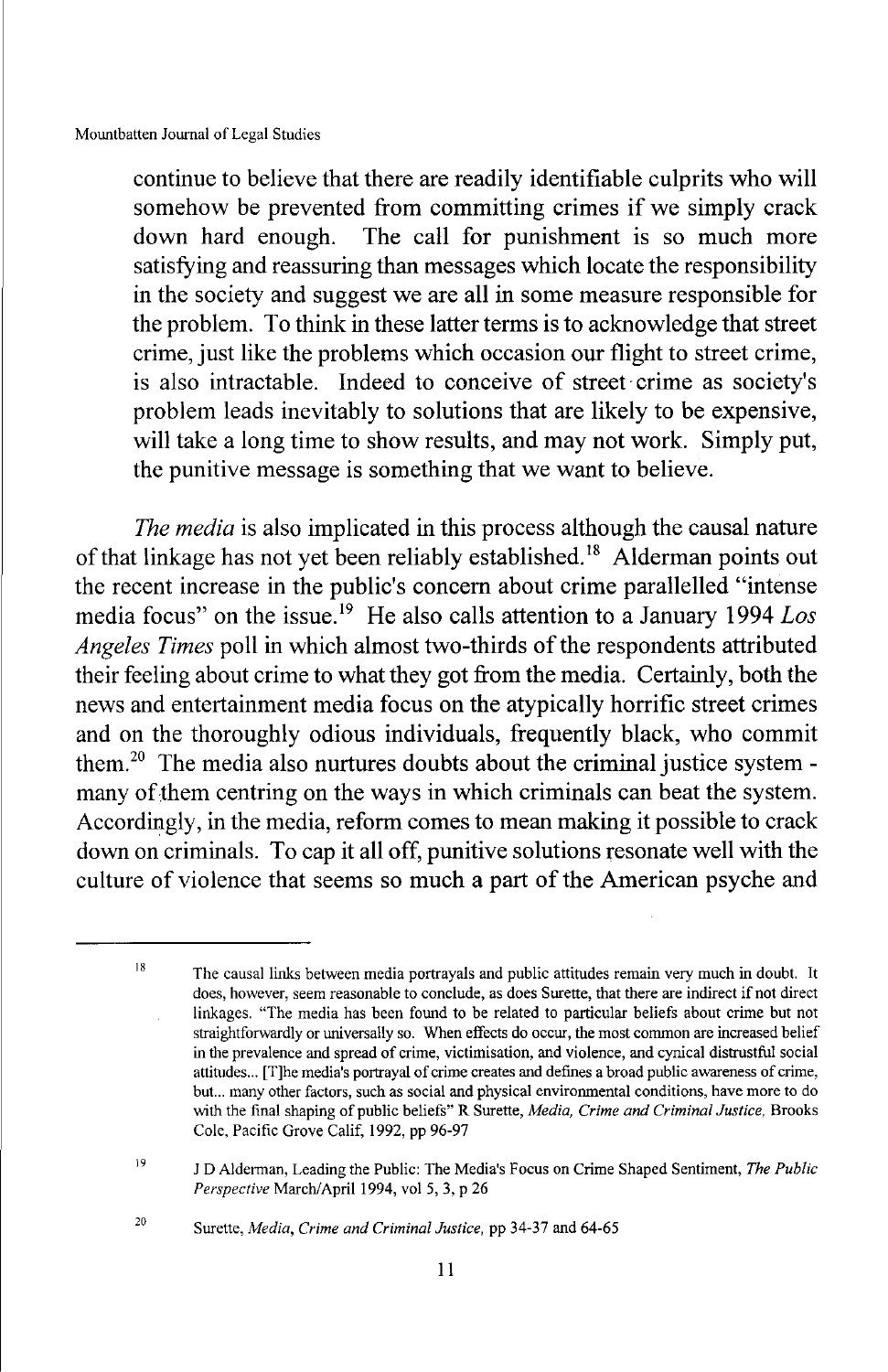that is itself constantly reinforced by the media. $21$ 

### **The Racially Biased Politics of Crime and Punishment**

Lillian Rubin's brilliant book, *Quiet Rage,* provides compelling access to the relationship between race and crime in the United States. She tells the story of New York's so-called subway vigilante, Berhard Goetz,<sup>22</sup> Goetz shot four black youths in a subway after one of them, with his hand in his pocket (a gun?), asked Goetz for \$5. Goetz pulled out his own gun and shot the four and then, before leaving, returned to one of them and shot him again resulting in paralysis - and subsequently in brain damage from the complications of this wound. Goetz fled the scene, shouting that the young men he shot had been trying to rob him. He later turned himself in. In the interim he became a hero to the public for having stood up to four would-be muggers.

After a good deal of waffling, it was finally decided to try him for attempted murder, assault, reckless endangerment of human life, and illegal weapon's possession. He was convicted of illegal weapon's possession - the least serious of all the felonies with which he was charged. The maximum penalty for illegal weapon's possession is seven years' imprisonment; but his sentence was six months in jail, \$5000 fine, five years of probation; 280 hours of community service. He was also ordered to undergo psychiatric treatment. <sup>23</sup>

This was the outcome despite the fact that the jury and judge had heard from Goetz's own lips in a taped interview to the police that he "had attempted cold-blooded murder"; that if he'd had more bullets he "would have shot

<sup>21</sup> G Gerbner and L Gross "Living with Television: The Violence Profile''', 26 *Journal of Communications,* 1976 pp173-97. As for the rest of us, we seem to have a penchant to dwell upon, and continually recirculate, much the same atypical images of street crime and street criminals as do the media (W G Skogan and M G Maxfield, *Coping with Crime: Individuai and Neighbourhood Reactions,* Sage Publications, Beverly Hills, 1981, p155. And with respect to this "vicarious victimization" the causal linkages appear to be less in dispute, Surette, *Crime and Criminai Justice* pp.102-03

<sup>22</sup> L B Rubin, *Quiet Rage: Bernie Goetz in a Time ofMadness,* University of California Press, Berkeley, 1986

<sup>23</sup> *Ibid,* pp257 and 262. In a subsequent civil action, Goetz was ordered to pay the paralysed victim \$43 million. *New York Times,* 24 April 1996, pA-I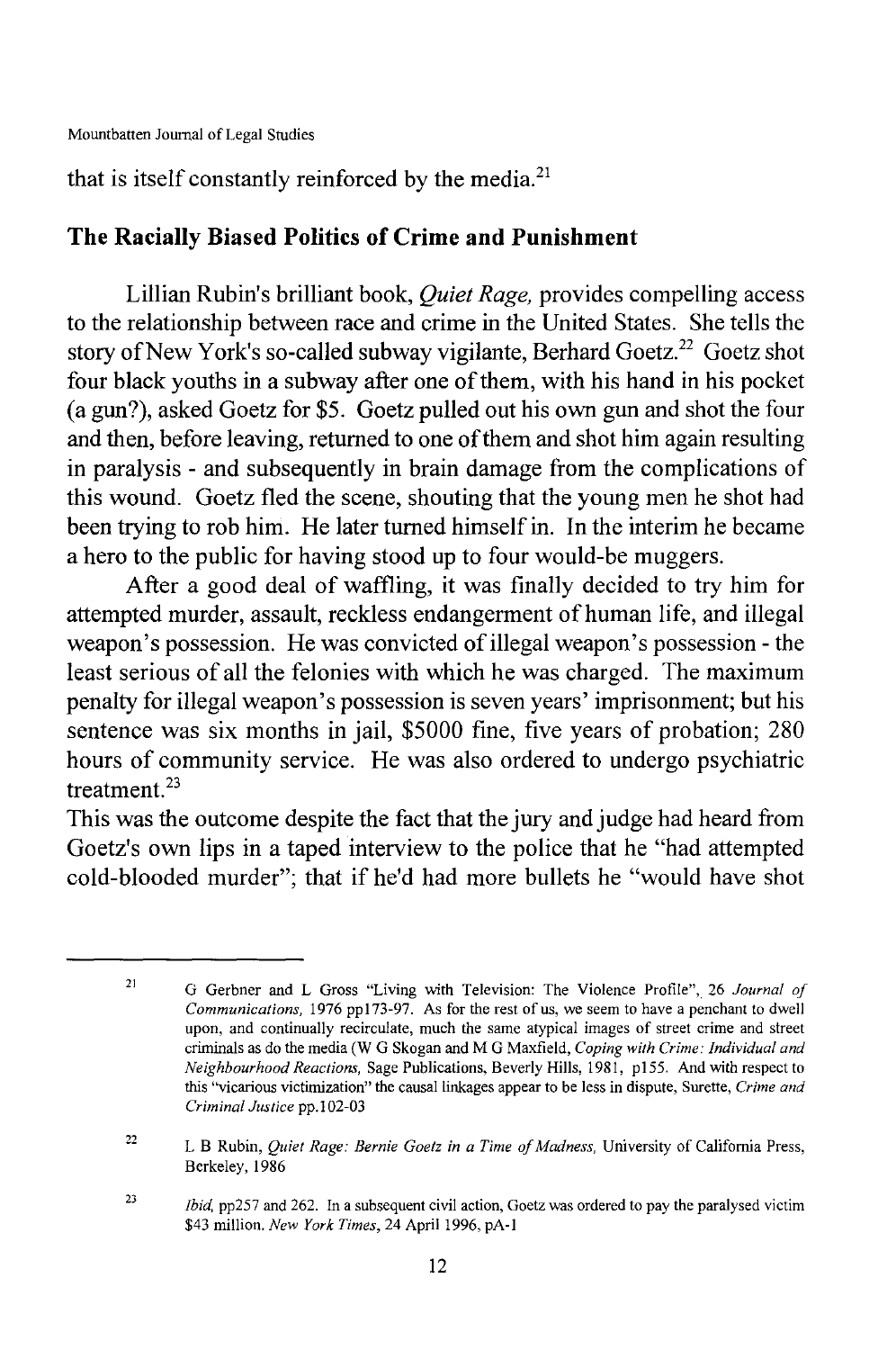them all over again".<sup>24</sup> Among other things that emerged in his taped confession were:

- He had entered the car and taken a seat at the end of the car where the four black youths were sitting rather than at the other end of the car with about 20 other passengers.<sup>25</sup>
- When asked whether the shooting was due to the fact that he felt threatened (the basis for his defence), he said "That was bullshit. I knew that they didn't have a gun there. These guys are stupid; that's just part of the game... $"^{26}$
- Before he got to his feet he said, "I'd already laid down my pattern of fire"; he then pulled a gun from his fast draw holster; and holding the gun in both hands (in classic firing position) shot them all. $27$

Rubin asks rhetorically: "If Berhard Goetz had shot four white youths under identical circumstances, would this jury of reasonable women and men<br>have shared his fear and reached the same verdict?"<sup>28</sup> Her answer is have shared his fear and reached the same verdict? $128$ predictable but not the reasons she gives for believing that racial role reversal would have led to a dramatically different outcome. Her explanation for Goetz's light sentence are developed on three levels:

In legal terms, the jury had to decide NOT whether the objective circumstances justified his action but whether he was subjectively fearful: "The crucial issue would be whether, in the murderer's own subjective judgment, he honestly believed he was at risk. Whether that belief was right or wrong, whether it stemmed from paranoia or prejudice would be irrelevant."29 If, however, the jury listened to Goetz's words, they would not have been able to exonerate him. If the jury was not listening to his words,

| 24 | <i>Ibid</i> , p 250 |
|----|---------------------|
| 25 | <i>Ibid</i> , p 36  |
| 26 | <b>Ihid</b>         |

- <sup>27</sup> *Ibid*
- <sup>28</sup> *Ibid,* P 261
- <sup>29</sup> *Ibid,* P 236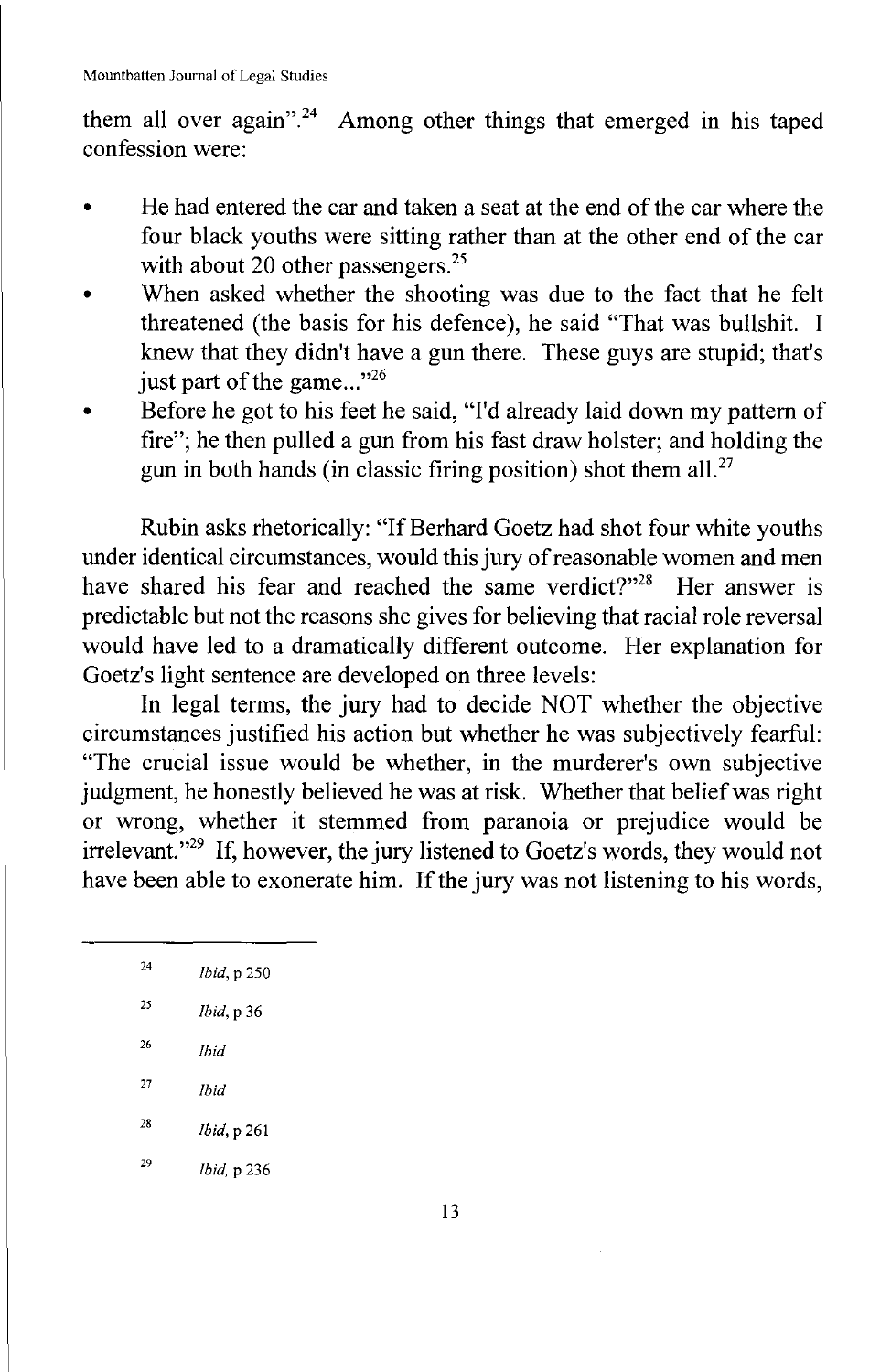what were they up to? To begin to get at this level we must move beyond the legal level to the social context in which the jury made its decision.

First, Rubin points out the extent to which Americans fear crime and the racial inflection of that fear. "We worry about crime in our streets, on our subways and buses, in our homes. And because young black men between the ages of 15 and 24 commit a disproportionate number of those crimes, when we fill in the outlines of the phrase 'crime in the streets,' we tend to colour it black."<sup>30</sup> In other words, for jurors and the public more generally it seems reasonable that respectable white citizens would be afraid of young black males. Thus in so far as the jurors put themselves in Goetz's place, they might readily decide that he was fearful. Not only do they identify with Goetz's fear, they also identify with his anger. It is this combination of fear and anger that takes the analysis to a still broader, and again racially tinged, level.

Rubin argues that our society is increasingly "frightened and insecure" and she makes this point in ways that resonate with Hochschild's account of a *receding American Dream.* According to Rubin the only way to explain the "enormous rage this case let loose" is to look beyond victimization to a broader sense of "anxiety about our helplessness" rooted in:

"a set of contradictions that inhere in our society and in our lives - in a society that once seemed so open and that has suddenly inexplicably closed down; in a nation where the median family income for whites is \$21,902, yet where most people are so heavily in debt that even a temporary disruption in their paycheck would be devastating; in the peculiar paradox of an affluent middle class that *feels* poor because it cannot afford decent housing, especially in cities like New York; in a history of racism for which we are being called upon to pay the price."31

Had she written this a little later, she could have added corporate downsizing and stagnant wages to the painful indicators of economic decline. Had she cast her net a little wider, Rubin could have gone beyond economic

<sup>30</sup> *Ibid, p* 260

<sup>31</sup> *Ibid.* p 239-40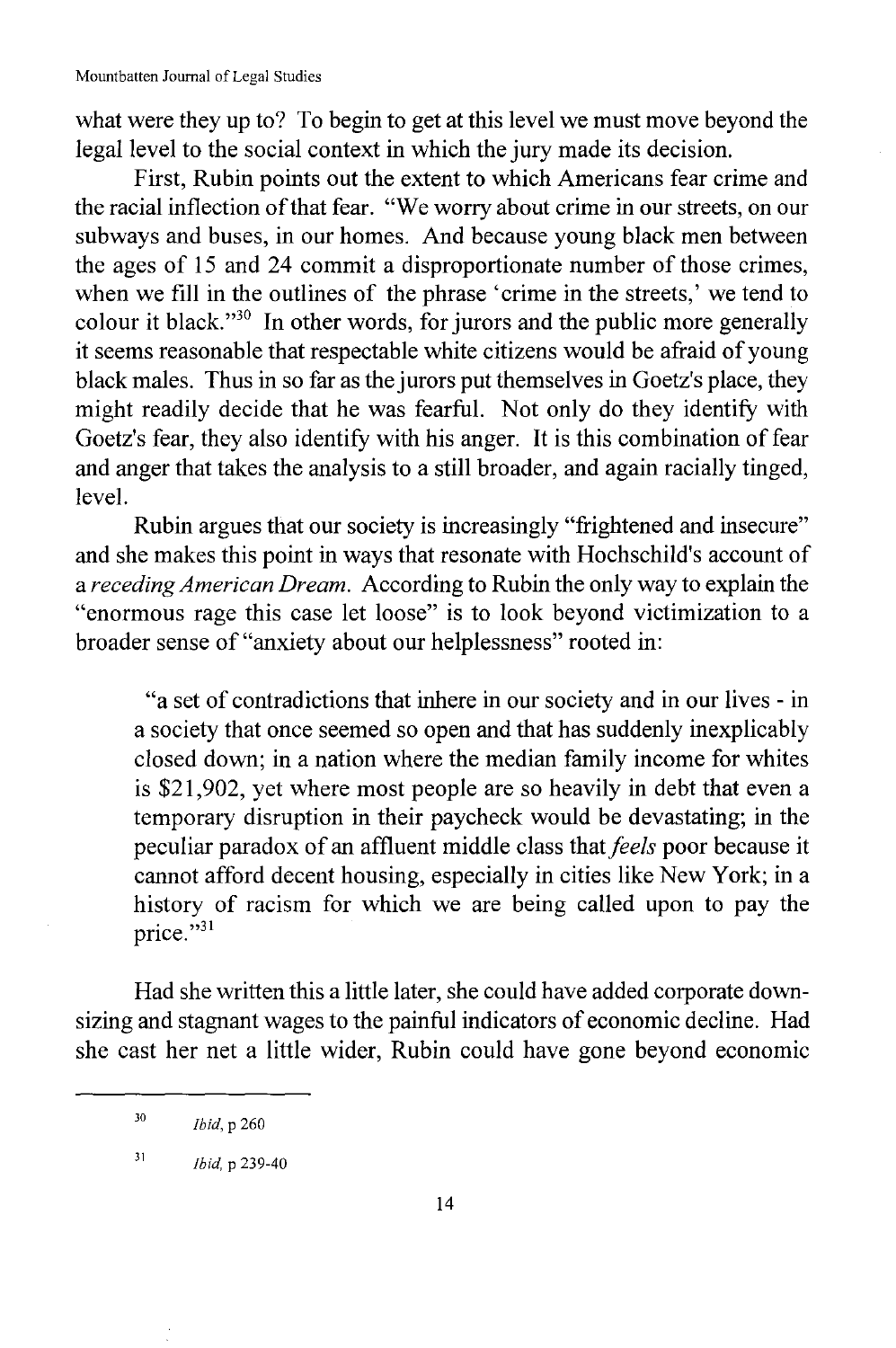matters to the sense of society in turmoil - a society that is turning away from traditional values (God, family, and country) and hierarchies (in particular gender and racial hierarchies).<sup>32</sup>

These economic, social and moral fears are then compounded by a racially tinged sense of physical jeopardy - "a fundamentally new sense of vulnerability".<sup>33</sup>

"For the first time in our history, it is the white pulse that quickens in fear at the sound of footsteps on a darkened street; it is white feet that hurry across to the other side at the sight of blacks ahead. Suddenly, we have no way to protect ourselves; we are no longer in control. $^{334}$ 

Since this loss of control is intolerable, "we defend against it with our rage... A rage that has no easy target, therefore fmds expression in a script that pits the dark barbarians against the brave, blond knight."35

### **The Prohibitive Costs ofthe Politics of Crime and Punishment**

Punitive responses to crime divert attention from the intractable forces that are casting shadows over the American Dream. The myth of crime and

32 J D Hunter, *Culture Wars: The Struggle to Define America,* Basic Books, New York, 1991

33 *Quiet Rage,* p 240

34 *Ibid.* p 240

35 *Ibid*, p 250. The circumstances in the Goetz trial were strikingly similar to the Rodney King case. In both proceedings, the jurors had conclusive evidence ofthe defendants' gratuitous violence but nonetheless acquitted them of virtually all charges. The jurors in the Goetz case knew from Goetz's own words that he did not act in self-defence and that his intention was to murder the unarmed black youths. Although Goetz did not testifY, the jurors saw his taped confession, and it was just as damaging as was the tape of the police officers' assault on Rodney King. Consider also Kathlyn Gaubatz's study of "crime in the public mind." Her intensive five-hour interviews with a dozen individuals led her in much the same direction. "Many Americans have decided to tolerate behaviour which they nevertheless fmd bothersome. Thus they go about their lives, still carrying the burden of feeling that their fellow citizens are engaging in activities which are somehow distasteful, unnatural, sinful, dangerous, immoral, or uppity. But they choose not to release that psychological burden into advocacy or prohibitions on these activities... [As a result, they have been] developing a pool of insufficiently actualised negative feelings, and... they [have] needed some place to put them. What better place than in strenuous opposition to the acts of criminal offenders?" *Crime in the Public Mind,* 1994 , A Arbor, University of Michigan Press, p 162